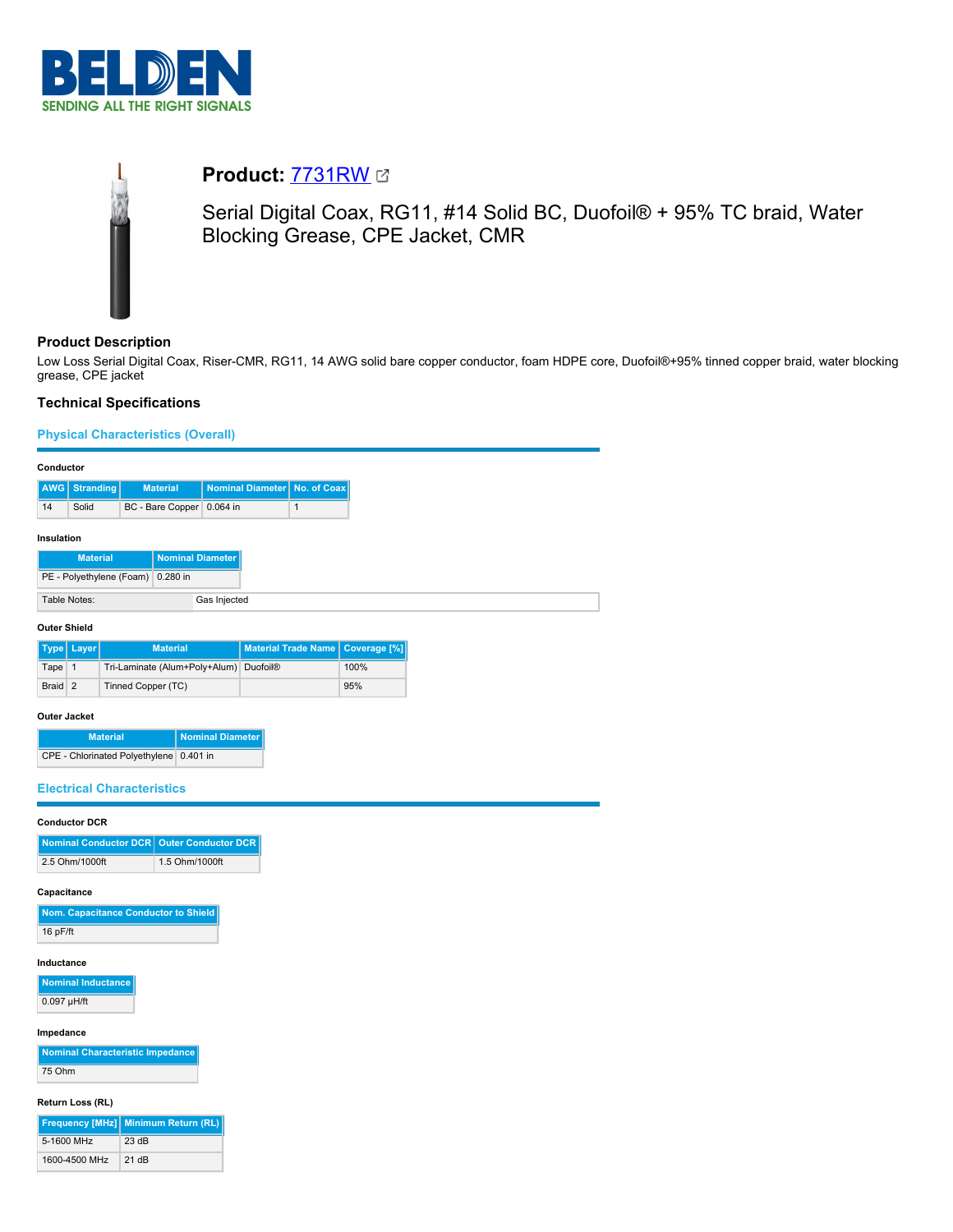| 4500-6000 MHz | 15dB |
|---------------|------|
|---------------|------|

## **High Frequency (Nominal/Typical)**

|                | Frequency [MHz] Nom. Insertion Loss |
|----------------|-------------------------------------|
| 1 MHz          | $0.16$ dB/100ft                     |
| 3.58 MHz       | 0.29 dB/100ft                       |
| 5 MHz          | $0.34$ dB/100ft                     |
| 7 MHz          | 0.39 dB/100ft                       |
| 10 MHz         | $0.46$ dB/100ft                     |
| 67.5 MHz       | 1.05 dB/100ft                       |
| 71.5 MHz       | 1.09 dB/100ft                       |
| 88.5 MHz       | 1.21 dB/100ft                       |
| 100 MHz        | 1.28 dB/100ft                       |
| <b>135 MHz</b> | 1.47 dB/100ft                       |
| <b>143 MHz</b> | 1.51 dB/100ft                       |
| 180 MHz        | 1.69 dB/100ft                       |
| <b>270 MHz</b> | 1.97 dB/100ft                       |
| 360 MHz        | 2.31 dB/100ft                       |
| 540 MHz        | 2.87 dB/100ft                       |
| 720 MHz        | 3.40 dB/100ft                       |
| <b>750 MHz</b> | 3.45 dB/100ft                       |
| 1000 MHz       | 3.60 dB/100ft                       |
| 1000 MHz       | 4.12 dB/100ft                       |
| 1500 MHz       | 5.10 dB/100ft                       |
| 2000 MHz       | 6.04 dB/100ft                       |
| 2250 MHz       | 6.43 dB/100ft                       |
| 3000 MHz       | 7.63 dB/100ft                       |
| 4500 MHz       | 9.56 dB/100ft                       |
| 6000 MHz       | 11.53 dB/100ft                      |

# **Delay**

|              | Nominal Delay   Nominal Velocity of Propagation (VP) [%] |
|--------------|----------------------------------------------------------|
| $1.21$ ns/ft | 85%                                                      |

# **Voltage**

| UL Voltage Rating<br>300 V RMS           |                                           |
|------------------------------------------|-------------------------------------------|
| <b>Electrical Characteristics Notes:</b> | TDR Impedance: 75 +/- 3 Ohms              |
| Other Electrical Characteristic 2:       | Return Loss: Fixed bridge and termination |

# **Temperature Range**

| UL Temp Rating:                     | 75°C           |
|-------------------------------------|----------------|
| <b>Operating Temperature Range:</b> | -30°C To +75°C |
|                                     |                |

# **Mechanical Characteristics**

| Bulk Cable Weight:           | 85 lbs/1000ft |
|------------------------------|---------------|
| Max. Pull Tension:           | $145$ lbs     |
| Min. Bend Radius/Minor Axis: | 4 in          |

# **Standards**

| NEC/(UL) Compliance: | CMR |
|----------------------|-----|
| RG Type:             |     |

# **Applicable Environmental and Other Programs**

| EU Directive 2000/53/EC (ELV):        | Yes                           |
|---------------------------------------|-------------------------------|
| EU Directive 2011/65/EU (RoHS 2): Yes |                               |
| EU Directive 2012/19/EU (WEEE):       | Yes                           |
| EU Directive Compliance:              | EU Directive 2003/11/EC (BFR) |
| EU CE Mark:                           | Yes                           |

# **Suitability**